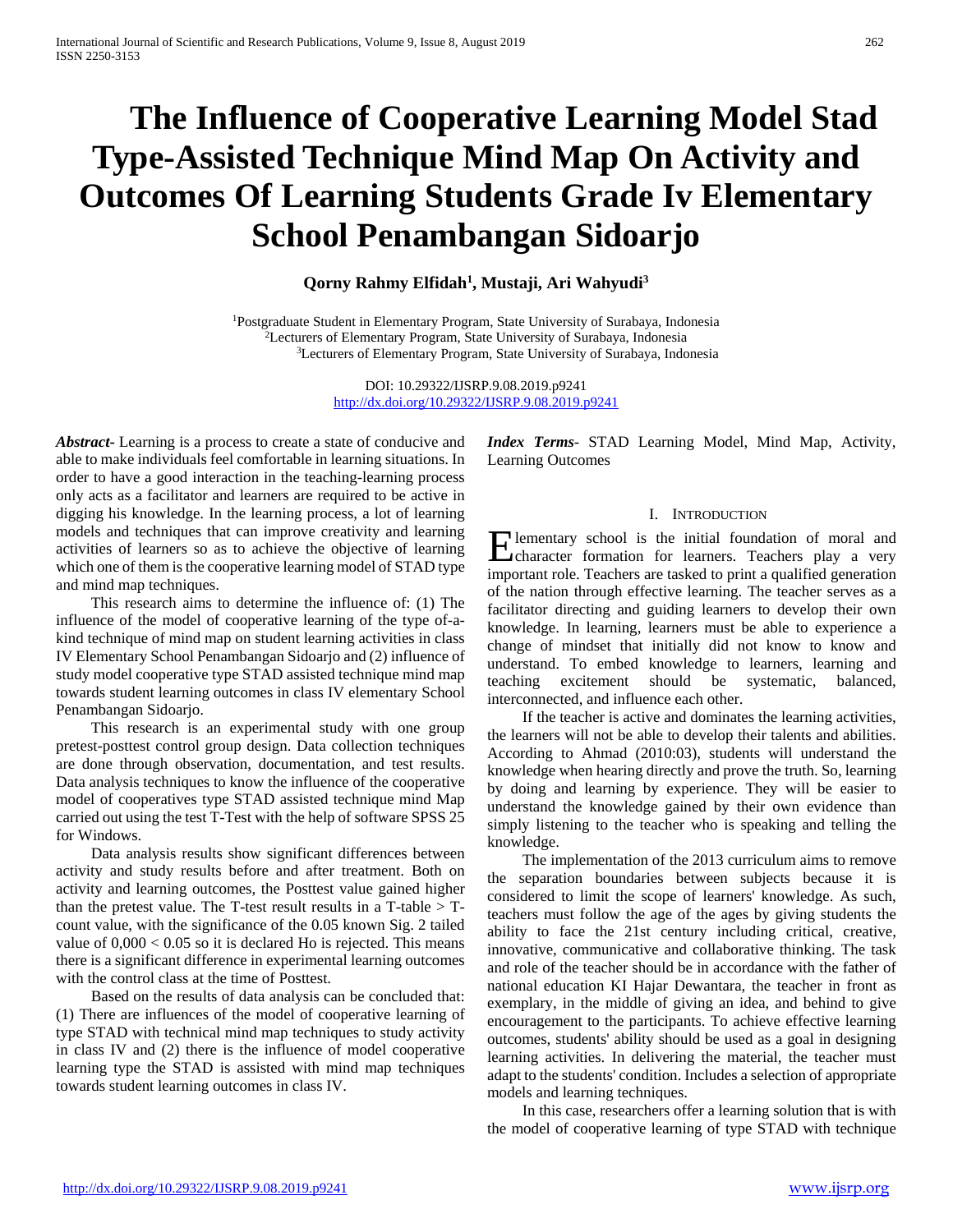mind map techniques in the learning process. With the help of the STAD-type cooperative learning model, learners will experience learning by being directly involved by emphasizing the activity and interaction between learners in the group. Thus, it will create an active learning atmosphere and not just one direction. Using the STAD-type cooperative learning model, learning will be more meaningful because of mutual cooperation in completing tasks. This is in accordance with the concepts of the Zone of Proximal Development and Scaffolding on constructivism learning theories where students are able to accomplish assignments with the help of teachers and their peers who are more of the matter through cooperation in Study Group. With the concept of Zone of Proximal Development and Scaffolding, it will increase the knowledge of learners to be more structured and fuller.

 This type of cooperative learning Model is assisted by mind map techniques so that learning becomes more interesting and can help make it easier for students to understand and remember the material. According to Suryosubroto (2009:21), learning techniques are part of a learning method. The technique is used to implement learning methods that will be implemented by observing the students' conditions and the learning environment. Every teacher surely has different teaching techniques. In this case, researchers use mind maps to facilitate students' understanding. According to Beaulieu (2008:17), the image always has more power than a word. So, learners will more easily absorb knowledge delivered through images than words.

 After observations on the average of middle semester scoring and daily assessment of class IV of the Elementary School of Sidoarjo, the students' study results of 35% are still under the Minimum eligibility Criteria (KKM) set at The 2018/2019 school year of 78. On the beautiful theme of diversity in my country requires learning models and techniques that can facilitate the delivery of the material to the learners. The basic competency of social sciences on the material relates to the economic activities that exist in the community. Researchers choose the model of cooperative learning STAD type with technique mind map because it is considered able to facilitate the delivery of materials Hopefully, when teachers apply to learn Model STAD assisted Technique Mind Map then the activity and student learning outcomes will increase. As such, researchers will conduct research titled **"The Influence Of Cooperative Learning Model Stad Type-Assisted Technique Mind Map On Activity And Outcomes Of Learning Students Grade IV Elementary School Penambangan Sidoarjo".**

## II. METHOD

 The type of research used in this research is quantitative research. The type of quantitative research used is experimental research. The purpose of this research is to know the effect of a treatment on something controlled. In this study, researchers used Pre-Experimental design with the form of One group Pretest-Posttest Design. In this case, the treatment is a learning model of STAD assisted technique mind map. In this study are all students of class IV School of Penambangan Sidoarjo which amounted to as much as 48 learners. Sampling is done by purposive sampling technique. The time used for this study was in the even semester of the 2018-2019 school year.

## III. RESULTS AND DISCUSSION

# **RESULTS**

 Research results related to the activity and outcomes of students' learning before and after the treatment model of learning STAD with the technique of mind map techniques. Can be seen in the table below:

## **Average student learning activities**

|               | <b>Student Learning Activities</b> |                        |  |
|---------------|------------------------------------|------------------------|--|
| <b>Value</b>  | <b>Before Treatment</b>            | <b>After Treatment</b> |  |
| Average       | 64, 7                              | 80,9                   |  |
| Highest value | 83, 3                              | 91,6                   |  |
| Lowest value  | 50, 0                              | 75,0                   |  |

## **Average learners Pretest and Posttest**

| <b>Nilai</b>  | <b>Student Learning Outcomes</b> |                 |  |
|---------------|----------------------------------|-----------------|--|
|               | <b>Pretest</b>                   | <b>Posttest</b> |  |
| Average       | 62,60                            | 80,41           |  |
| Highest value | 80                               | 90              |  |
| Lowest value  | 25                               | 65              |  |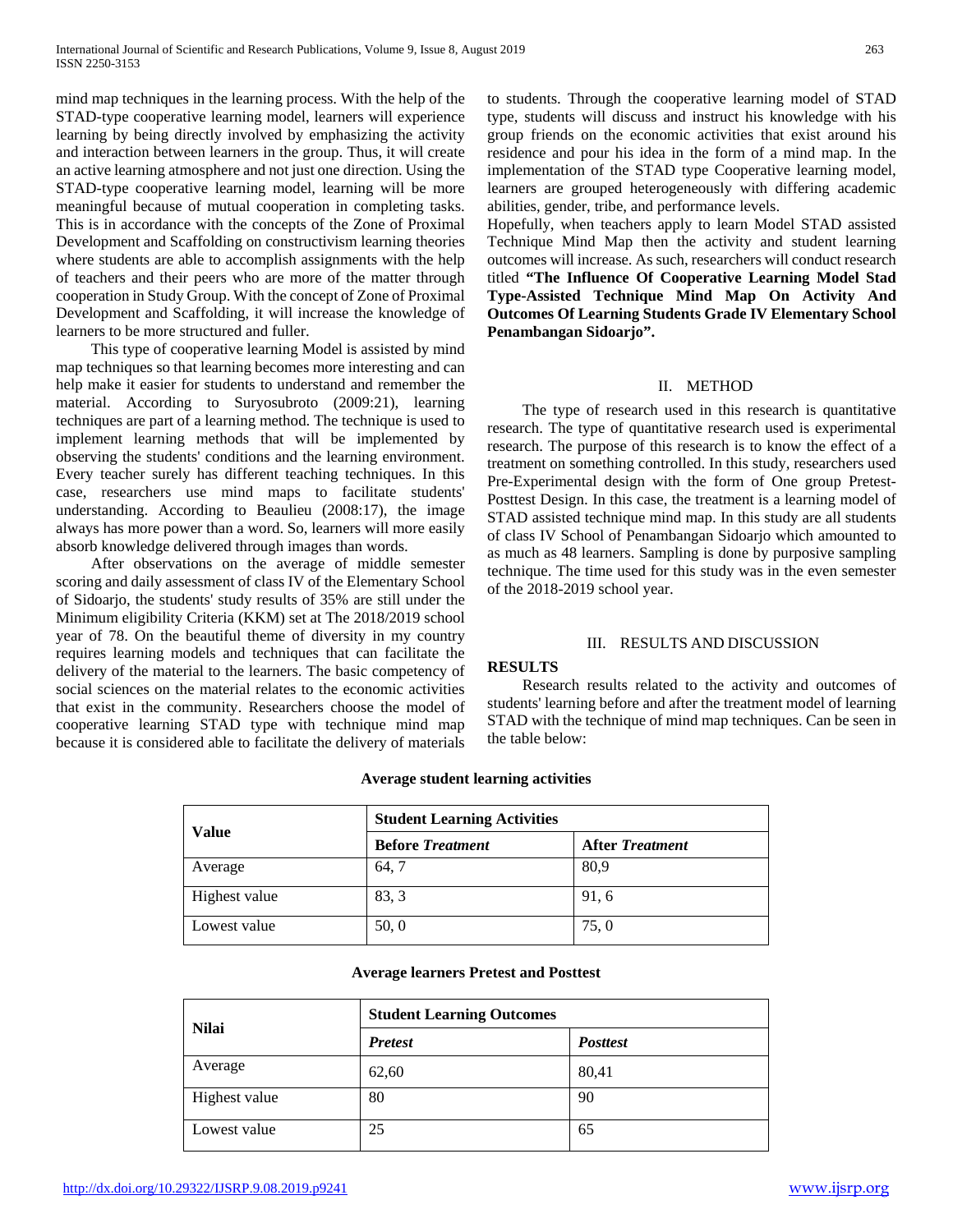From data on the average value of activity and student learning outcomes, there can be a significant improvement. In the hypothesis testing, researchers conducted the t-test test with the results in the table below.

#### **Paired Samples Test Learning activities**

| <b>Paired Differences</b>                 |  | Sig. (2-tailed) |
|-------------------------------------------|--|-----------------|
| 95% Confidence Interval of the Difference |  |                 |
| Upper                                     |  |                 |
| -12.895                                   |  | .000            |

#### **Paired Samples Test Learning Outcomes**

| <b>Paired Differences</b>                 | Id: | Sig. (2-tailed) |
|-------------------------------------------|-----|-----------------|
| 95% Confidence Interval of the Difference |     |                 |
| Upper                                     |     |                 |
| $-13,863$                                 | 4   | 000             |

# IV. DISCUSSION

 Research results related to students' learning activities, indicating a significant difference in activity value. Before the treatment obtained the value of learning activities by 64,7 and the value of learning activities after giving a treatment of 80.9. Starting from the data that has been obtained, the researcher processed the data using SPSS for Windows and resulted in a signification (2-tailed) value of 0.000. So the significance value is smaller than 0.05. Thus, the learning model of the STAD-assisted technique mind map affects the learning activities of students in elementary School of Penambangan Sidoarjo.

 Researchers using the learning model of STAD assisted technique mind map. During the learning process, active learners begin to look. All passive becomes active when discussing. The influence of these students' activity also occurred in the study conducted by Ernawita (2018) which was an increase of 12.65% and after the data was processed, the hypothesis test showed that the significance (2-tailed) level of  $< 0.05$ . The STAD learning model affects the activities of the students. In his research revealed, that the increase in the value of student learning activities is influenced by the exactness of the learning model, in this case, the student learning activities on the basic social sciences are influenced by the model Type Cooperative learning. Through this STAD model, they have the opportunity to become a peer tutor who will make them more active in learning.

 The measurement of learners' learning results is done by giving study results test of pretests and Posttest. Before being taught with the STAD type Cooperative learning model, the results of the study were very much below average and after treatment, the learners' learning results increased. In the results of early observation, results can be obtained average pretests value of 62.60. After the treatment was given the average posttest value of the learners increased to 80.41. Starting from the data that has been obtained, the researcher processed the data using SPSS for Windows and resulted in a signification (2-tailed) value of 0.000. So the significance value is smaller than 0.05. Thus, the learning model of the STAD-assisted technique mind Map has an effect on the outcomes of students' learning in elementary School of Penambangan Sidoarjo.

#### V. CONCLUSION

 Based on the results of the research and data processing can be concluded that the model of cooperative learning STAD type with mind map technique affects the activity and learning outcomes of learners in grade IV Elementary School. It can be seen from the difference of results t-test pretest and Posttest both activity and learning outcomes of learners. For the calculation of learners' learning activities through observation obtained a significance value of 0.000. As for the calculation of student learning results through pretests and posttest administration and obtained significance value of 0.000.

 Data analysis results show significant differences between activity and study results before and after treatment. Both on activity and learning outcomes, the Posttest value gained higher than the pretest value. The T-test result results in a T-table  $>$  Tcount value, with the significance of the 0.05 known Sig. 2 tailed value of  $0,000 < 0.05$  so it is declared Ho is rejected. This means there is a significant difference in experimental learning outcomes with the control class at the time of Posttest. Based on the results of data analysis can be concluded that: (1) There are influences of the model of cooperative learning of type STAD with technical mind map techniques to study activity in class IV and (2) there is the influence of model cooperative learning type the STAD is assisted with mind map techniques towards student learning outcomes in class IV. So, it can be concluded that the learning Model of STAD with a technique mind map affect the activity and learning outcomes of students in class IV elementary School Penambangan Sidoarjo.

#### **REFERENCES**

- [1] Ahmad, Rohani. 2010. *Pengelolaan Pembelajaran*. Jakarta: PT Rineka Cipta
- [2] Arikunto, 2009. *Dasar-Dasar Pendidikan*. Jakarta: PT. Raja Grafindo Persada.
- [3] Depotter, Bobbi. 2002. *Quantum Learning*. Bandung: Kaifa